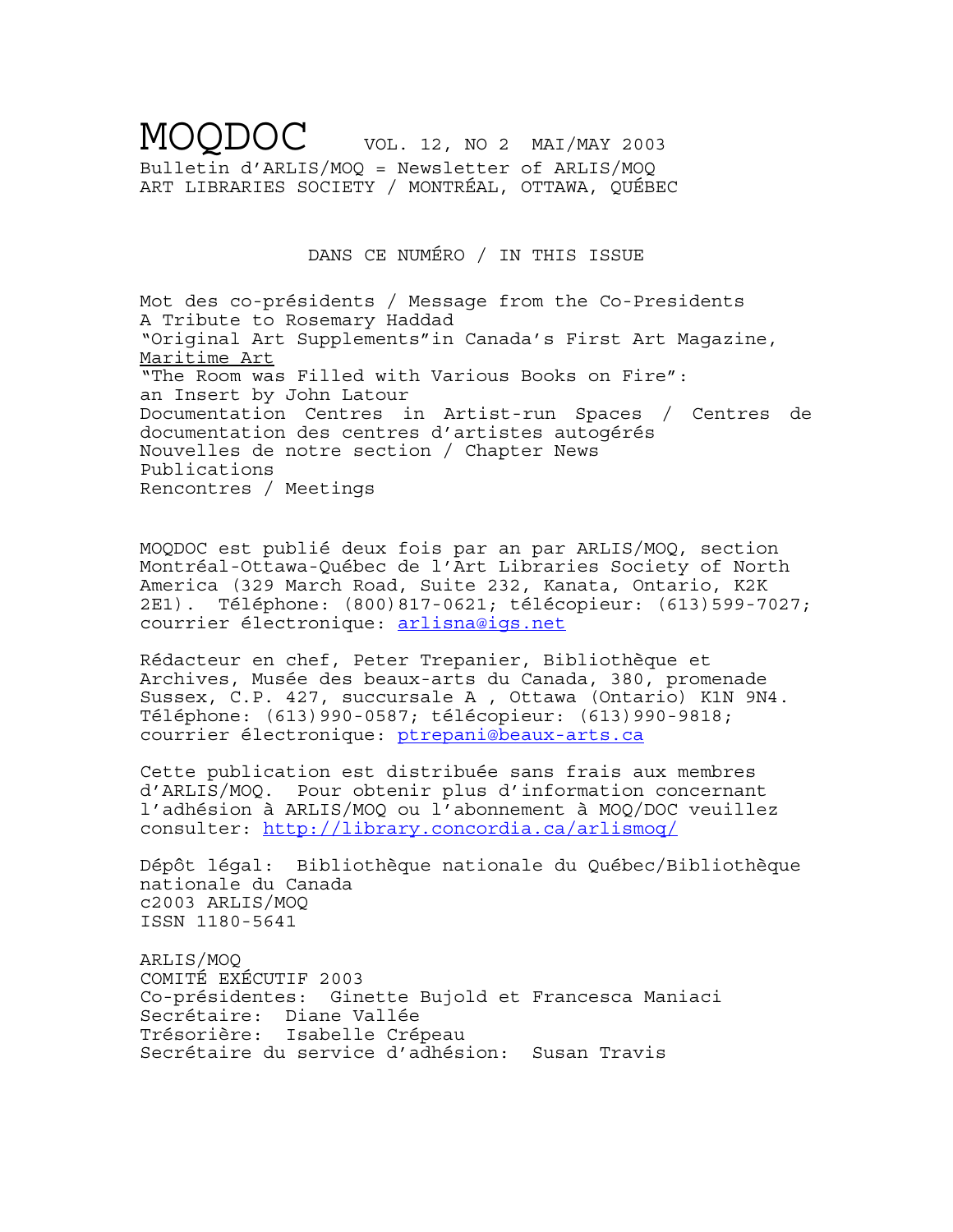### MOT DES CO-PRÉSIDENTES / MESSAGE FROM THE CO-PRESIDENTS

J'aimerais profiter de l'occasion pour me présenter. Je suis devenue membre d'ARLIS\MOQ en 1999 après avoir vu une affiche à l'université McGill où j'étudiais à temps partiel en MLIS. J'ai été embauchée en l'an 2000 en tant que secrétaire au service d'adhésion. Les professeurs de l'Université McGill nous conseillaient de faire partie d'associations professionnelles, car ils pensaient que c'était le meilleur moyen de se créer des contacts et d'être conscients des éventuels problèmes du métier de bibliothécaire.

En tant que secrétaire du service d'adhésion au cours de ces deux dernières années, j'ai vécu le passage d'un seul président à deux co-présidents. J'ai eu la chance de travailler avec une équipe dynamique qui comprenait Melinda Reinhart, Jonathan Franklin et Wolfgang Noethlichs.

J'ai accepté le poste de co-présidente d'ARLIS\MOQ au moment où prirent fin mes études et mon mandat comme secrétaire au service d'adhésion. Je pensais prendre un temps de repos! Comme je ne pensais pas avoir les qualifications requises pour ce poste, j'ai été indécise à l'idée de l'accepter.Mais le comité du recrutement m'a convaincue qu'il était très important que de nouveaux jeunes membres s'impliquent davantage et que mon expérience en tant que membre du comité exécutif m'aiderait à honorer mon mandat.

Je désire, au cours de ce mandat en tant que co-présidente, apprendre davantage et pouvoir entrer en communication avec tous les membres d'ARLIS\MOQ.

J'attends avec impatience de travailler avec ma coprésidente Ginette Bujold, la secrétaire Diane Vallée, la trésorière Isabelle Crépeau et la secrétaire du service d'adhésion, Susan Travis.

Nous sommes présentement en train d'organiser, avec l'aide et la supervision de Jonathan et Wolfgang, la prochaine réunion du printemps et je vous invite tous à y assister et à être membres actifs dans nos comités.

I'd like to take this opportunity to introduce myself. I joined ARLIS/MOQ in 1999 after seeing a poster at McGill, where I was studying part-time in the MLIS program. I was recruited in 2000 to serve as the Membership Secretary. At McGill our professors encouraged us to become part of professional associations. They thought it was a good way to make contacts and learn about important issues in librarianship.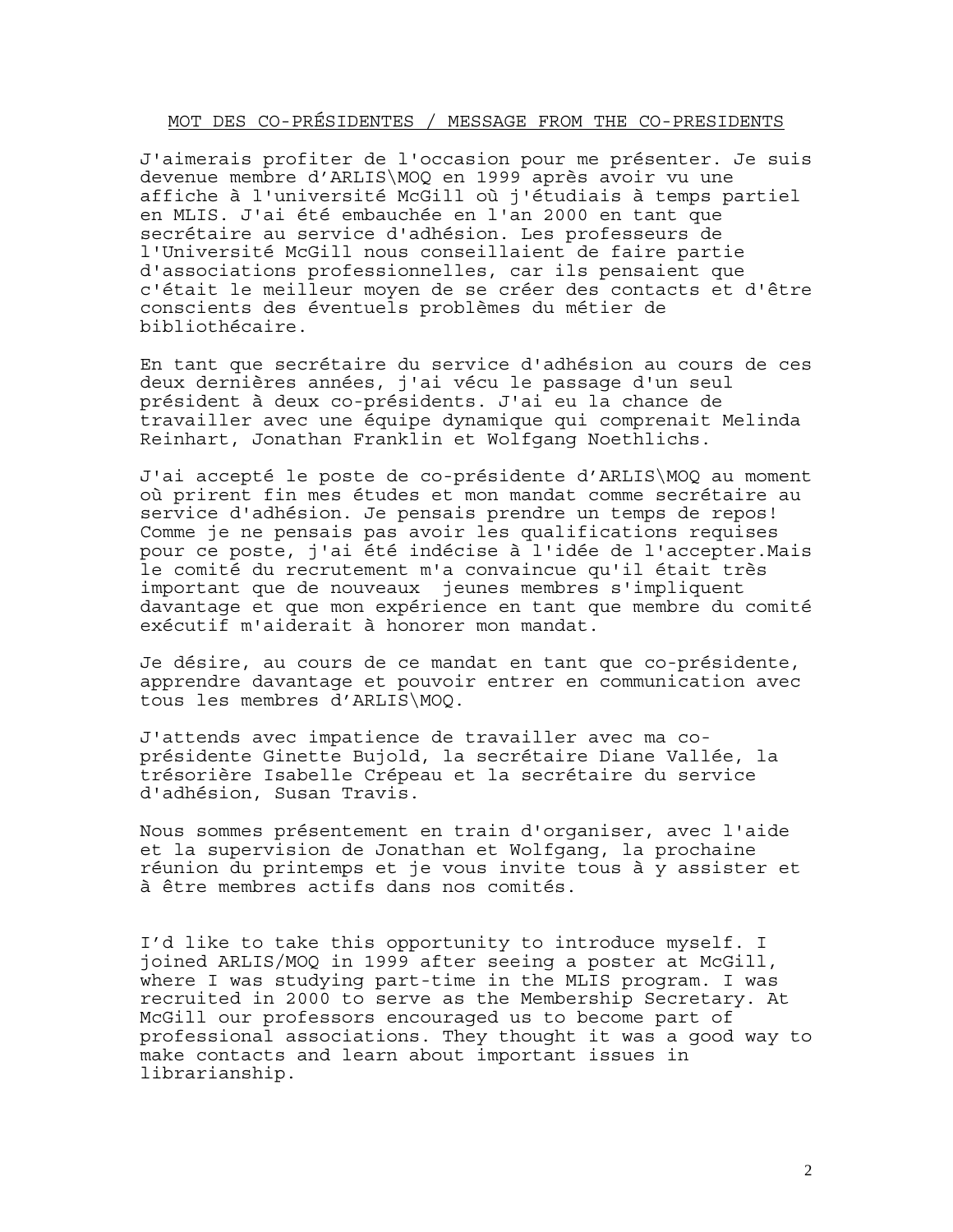As membership secretary for the past two years, I experienced the changeover from one president to two copresidents. I was fortunate to work with a dynamic group of people including Melinda Reinhart, Jonathan Franklin, and Wolfgang Noethlichs.

The year 2003 saw the end of my term as membership secretary and I graduated from McGill. Just when I thought I would have a break, I was recruited to become one of the copresidents for ARLIS/MOQ! I was a bit reluctant to take this position as I felt I didn't have the appropriate qualifications. I was convinced by the recruitment committee that it was important for new young members to be involved and that my past experience as an executive committee member would help me execute the required duties.

My main objective for my term as co-president will be to take advantage of this experience to learn as much as possible and to interact with all the ARLIS/MOQ members. I am looking forward to working with my co-president Ginette Bujold, secretary Diane Vallée, treasurer Isabelle Crépeau, and membership secretary Susan Travis. We are currently in the process of planning the upcoming spring meeting with the help and guidance of Jonathan and Wolfgang. I invite you all to attend our upcoming meeting and to get involved in our committees.

Francesca Maniaci Co-President, ARLIS/MOQ francesca.maniaci@sympatico.ca

#### A TRIBUTE TO ROSEMARY HADDAD

I first met Rosemary Haddad when I joined the staff of the Canadian Centre for Architecture in September of 1983. She was one of several employees the CCA had just recruited to embark upon the enormous challenge of developing what has become one of the world's leading advanced research libraries. I believe I am correct in observing that upon her retirement, almost twenty years later, she was the sole remaining member of the CCA Library staff that I encountered upon my arrival in Montreal.

The establishment of the CCA, and its superb Library, has been a formidable accomplishment, achieved within a remarkably short period of time. The 1980s were a tempest of activity: the astounding growth of the collections; the development of the innumerable policies and procedures required to govern a scholarly collection; and, the planning of the splendid new building that now houses the Library and its research activities. Rosemary's role in the creation of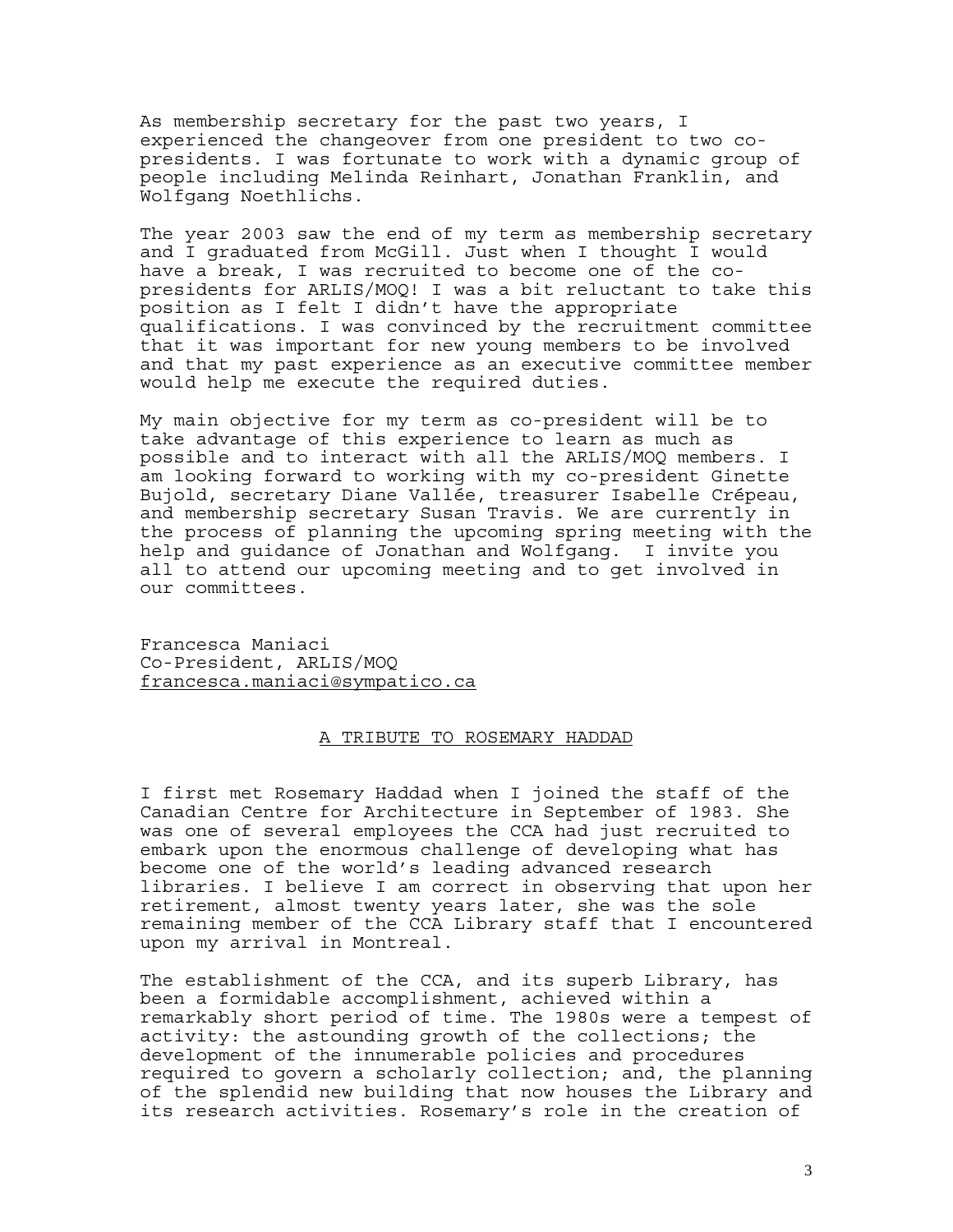the Library was singular. During the period that we collaborated, she brought particular strength to the articulation of practices and standards for the organization and care of the collections. The rare book cataloguing and the preservation programs of the Library are among the most ambitious in the country, developed under Rosemary's leadership. I know that in the decade after I left the CCA, Rosemary made tireless contributions to the administration of all aspects of the Library, in addition to her continuing involvement with its collecting, cataloguing, preservation, and exhibition activities. We must acknowledge, as well, Rosemary's active association with the profession through organizations such as ARLIS/NA and ARLIS/MOQ.

Rosemary brought to her career the sterling qualities of self-discipline, engagement, common sense, creativity, boundless good will and generosity, and a commitment to excellence. Her colleagues know her as an inclusive and resourceful manager whose energy, tenaciousness, enterprising spirit, and negotiating skills helped to build the sound foundations upon which the CCA Library has flourished.

It will be an adjustment for us to conceive of the CCA Library without Rosemary's presence. I think frequently of the time I spent at the CCA, and Rosemary is integral to my recollection of those tumultuous but rewarding years. (But, I must admit to one grave disappointment. I had planned that Rosemary and I would grow old together at our respective desks! I have been abandoned.)

Rosemary, your colleagues wish you well. So many of us are grateful for your counsel, friendship, and support over the years. We will continue to admire the role that you played at the Canadian Centre for Architecture, an achievement in which you must take great pride.

Murray Waddington Chief Library, Archives and Research Fellowship Program National Gallery of Canada 380 Sussex Drive P.O. Box 427, Station A Ottawa ON K1N 9N4 T: (613)990-0586 F: (613)990-6190 Mwadding@gallery.ca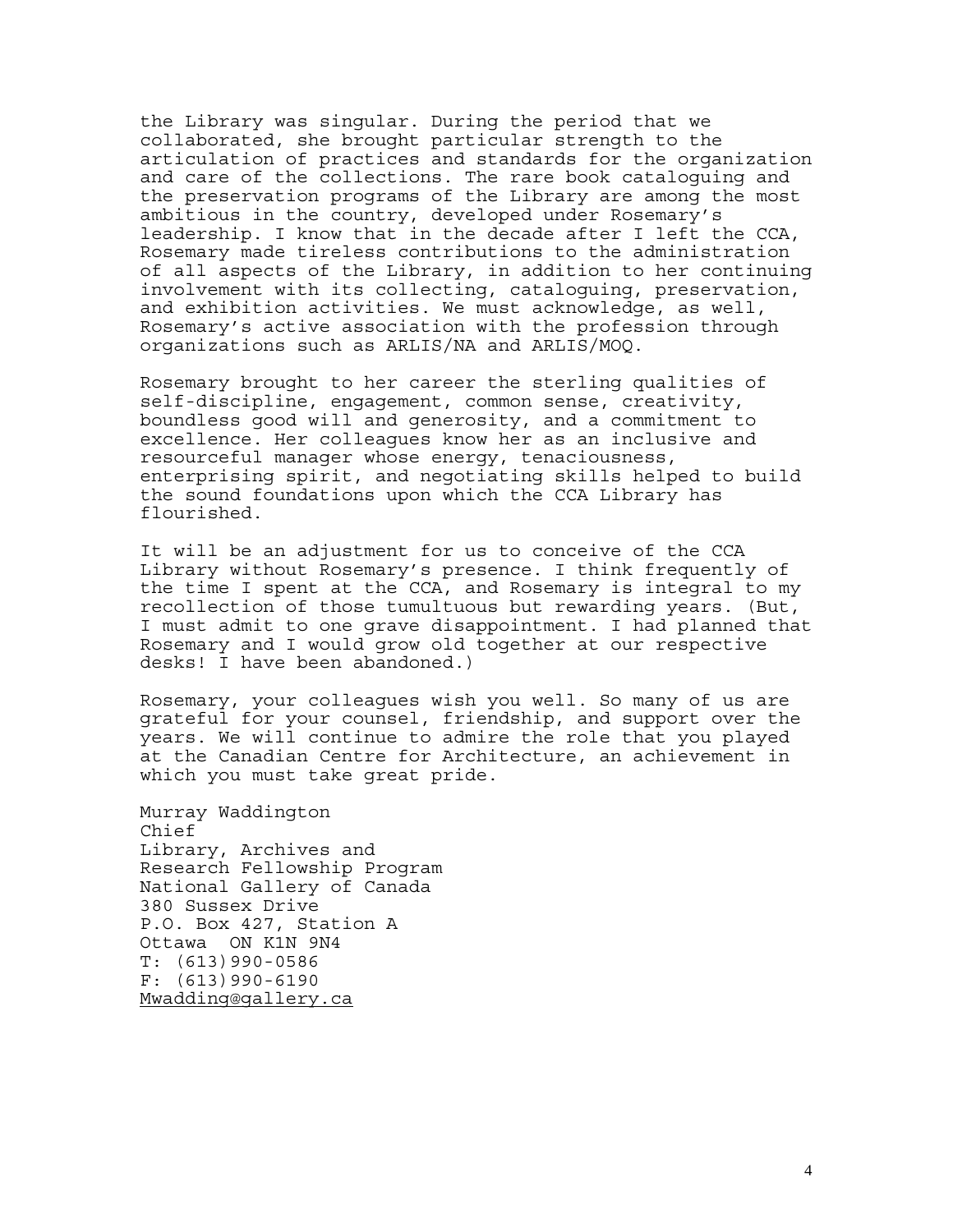## "ORIGINAL ART SUPPLEMENTS" IN CANADA'S FIRST ART MAGAZINE, MARITIME ART

While preparing the premier issue of the first Canadian art magazine, Maritime Art, the editor Walter Abell decided to insert an actual print in each copy. This feature, known as the "original art supplement" was intended to support the magazine's primary goal to stimulate creativity. By distributing prints to the entire readership of Maritime Art Abell hoped to encourage people to produce, acquire, and think about art. Most importantly the supplements were presented as works of art, not article illustrations.

During the first year of publication the supplements were contributed by artists working in the Maritimes who chose to depict their surroundings. This was in keeping with the original editorial policy to focus on the creative activities of the Maritime Provinces while keeping readers informed of activities elsewhere. At that time the magazine maintained an open definition of art that could appeal to both professional and amateur artists. As the magazine gained popularity in areas outside the Maritimes, Abell altered his editorial policy to suit the needs of his expanding readership. He was actively involved in the establishment of the Federation of Canadian Artists (F.C.A.) and eventually secured subscriptions to Maritime Art from each member of the F.C.A. This led the magazine to cater more specifically to professional artists while allowing Abell to achieve his ultimate goal to expand Maritime Art to a national format based in Ottawa. An obvious reflection of this policy shift can be seen in the magazine art supplements. After volume one, prints by artists working outside the Maritimes were regularly included. An emphasis was placed on their status as Canadians (often without any specific references to the Maritimes).

Abell's policy of including art supplements led to controversy and was eventually discontinued. In 1942 the President of the Society of Canadian Painter-Etchers and Engravers wrote a letter to the Editor of Maritime Art challenging the use of the term "original art supplement". The problem stemmed from the use of the word "original". Professional graphic artists felt the term "original" could only be used for a print that was handmade and signed by the artist. While the prints in Maritime Art were made from the artists' work, the number of prints required and the manner in which they were distributed made it impossible for each to be handmade and signed by the artist. Abell's attempts to present a broad definition of art to his expanded readership met with opposition from those most dependent on the concept of originality, those who made their living from their art. In response to this complaint the term "original" was dropped. However, the art supplement feature

5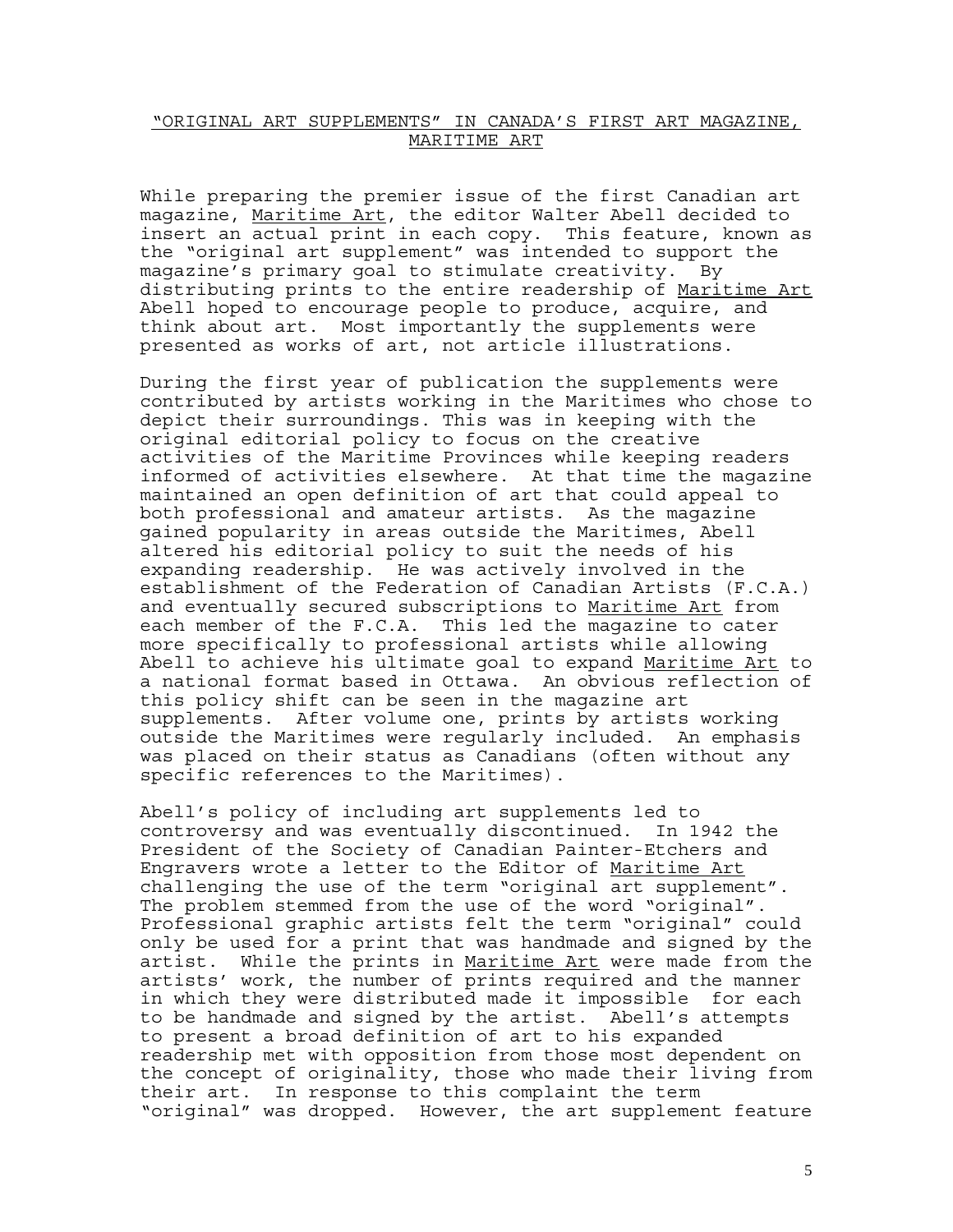continued until 1943, when Maritime Art was officially changed to Canadian Art. Under the new title and editorial policy, the art supplement feature was discontinued.

A total of fifteen issues of Maritime Art were printed between 1940 and 1943. The National Gallery of Canada Library exhibition, Maritime Art: Canada's First Art Magazine, 1940-1943,includes every issue of Maritime Art*.* It is accompanied by a brochure and was on display until 2 May 2003. It is now available as a travelling exhibition.

Steven McNeil Library Assistant Coordinator of the exhibition Maritime Art: Canada's First Art Magazine, 1940-1943, Library and Archives National Gallery of Canada 380 Sussex Drive P.O. Box 427, Station A Ottawa ON K1N 9N4 T: (613)990-0598 F: (613)990-9818 Smcneil@gallery.ca

## "THE ROOM WAS FILLED WITH VARIOUS BOOKS ON FIRE" AN INSERT BY JOHN LATOUR

The attached laser print is from the most recent work of a continuing text-based project I began in 1999. This series is inspired by some of my favourite nineteenth century novels, such as Mary Shelley's Frankenstein, or the Modern Prometheus and Robert Louis Stevenson's The Strange Case of Dr. Jekyll and Mr. Hyde. In this instance, a page from a Gothic novel has been altered by the selective erasure of passages of text using layers of white paint. As the original narrative disappears, a new, and largely intuitive story begins to emerge from the words that remain. Similar to other works from this series, the original text has not been completely lost. Traces of some of the covered words appear just under the surface of the paint, suggesting the presence of memory.

John Latour 4979, rue Fulton Montréal, QC H3W 1V5 T: (514)731-8064 jwlatour@yahoo.ca

> DOCUMENTATION CENTRES IN ARTIST-RUN SPACES / CENTRES DE DOCUMENTATION DES CENTRES D'ARTISTES AUTOGÉRÉS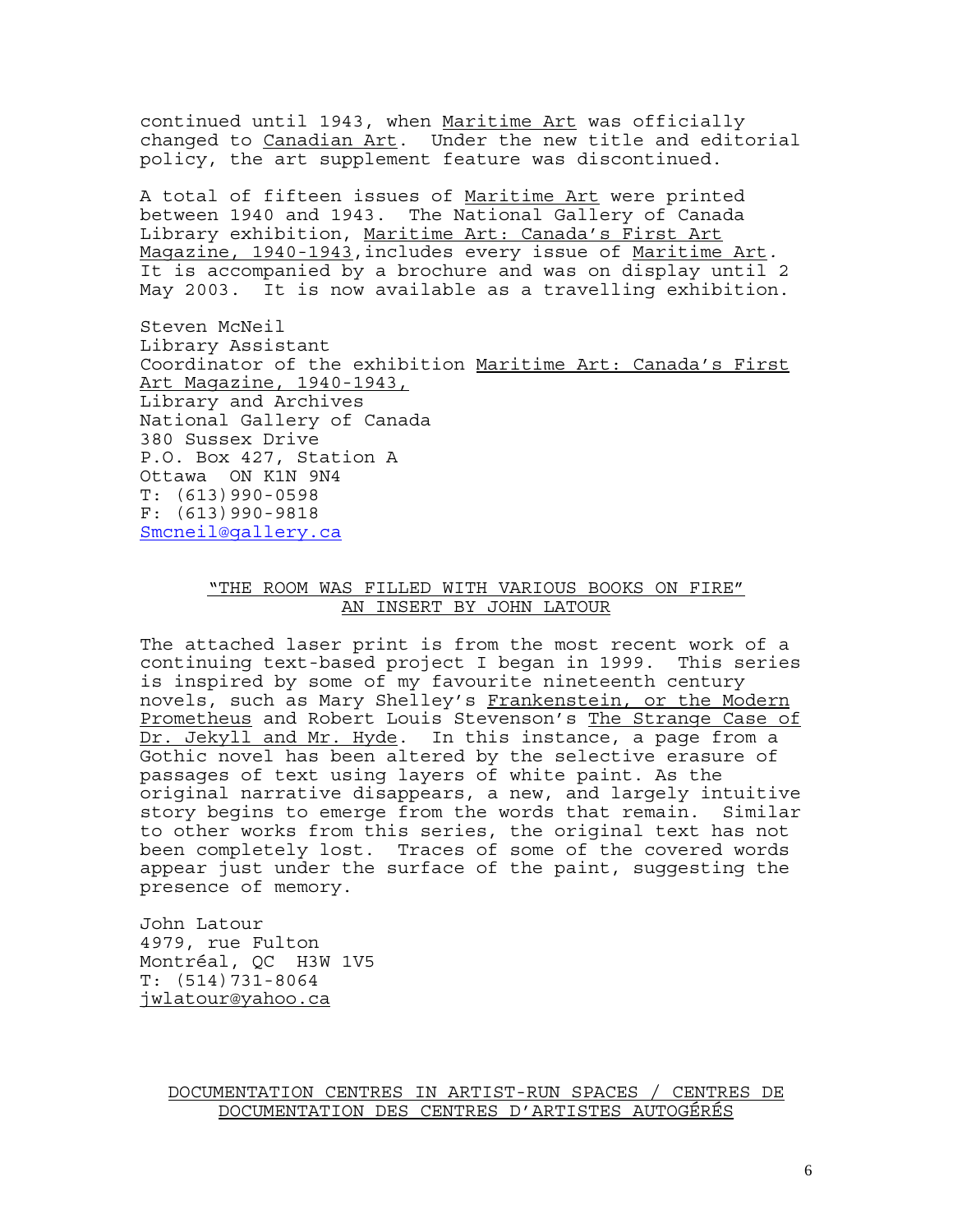(Cette première partie est centrée sur Ottawa = This first part of the series focuses on Ottawa.)

## GALERIE SAW GALLERY

Galerie SAW Gallery was incorporated in 1973, and today boasts a 30-year-old archive focused on the performance and media arts. In 2003, the archive room was renovated to accommodate the collection, which now includes exhibition catalogues and brochures, slides, videos, CDroms, and the gallery's general historical documents. For its thirtieth anniversary program, an exhibition of the gallery's history will be presented in Club SAW in the summer, with photographs culled from the existing archive. SAW Gallery is located in the Arts Court building in downtown Ottawa and is open to the public from Tuesday to Saturday, 11 a.m. to 6 p.m. Admission to the archive is free during regular opening hours, and photocopying is available on the premises.

Stefan St-Laurent /Tam-Ca Vo-Van Artistic Directors, SAW Gallery 67 Nicholas Street Ottawa, ON K1N 7B9 T: (613)236-6181 F: (613)238-4617 sawgallery@artengine.ca www.artengine.ca/saw

### AXENÉO-7

AXENÉO-7, qui existe dans la région de l'Outaouais depuis 1982, s'est récemment pourvu d'un centre de documentation informatisé. Au fil des ans, revues et livres d'art sont venu meubler ses tablettes ; en fait, c'est plus d'une centaine de publications et une quarantaine de revues françaises et anglaises, canadiennes et étrangères, dont l'abonnement pour certaines remonte au début des années 90, qui sont mises à la disposition des membres et du grand public. Très bientôt, des bandes vidéos et autres productions vidéographiques réalisées à Daimon, le centre de production en photo, vidéo et nouveaux médias, seront aussi disponibles. Un responsable vous accueillera et vous aidera dans vos recherches, qu'il s'agisse de trouver un article sur la performance en Pologne ou au Mexique, les installations visuelles ou sonores, l'architecture, Riopelle ou BGL.

Diane Génier 80, rue Front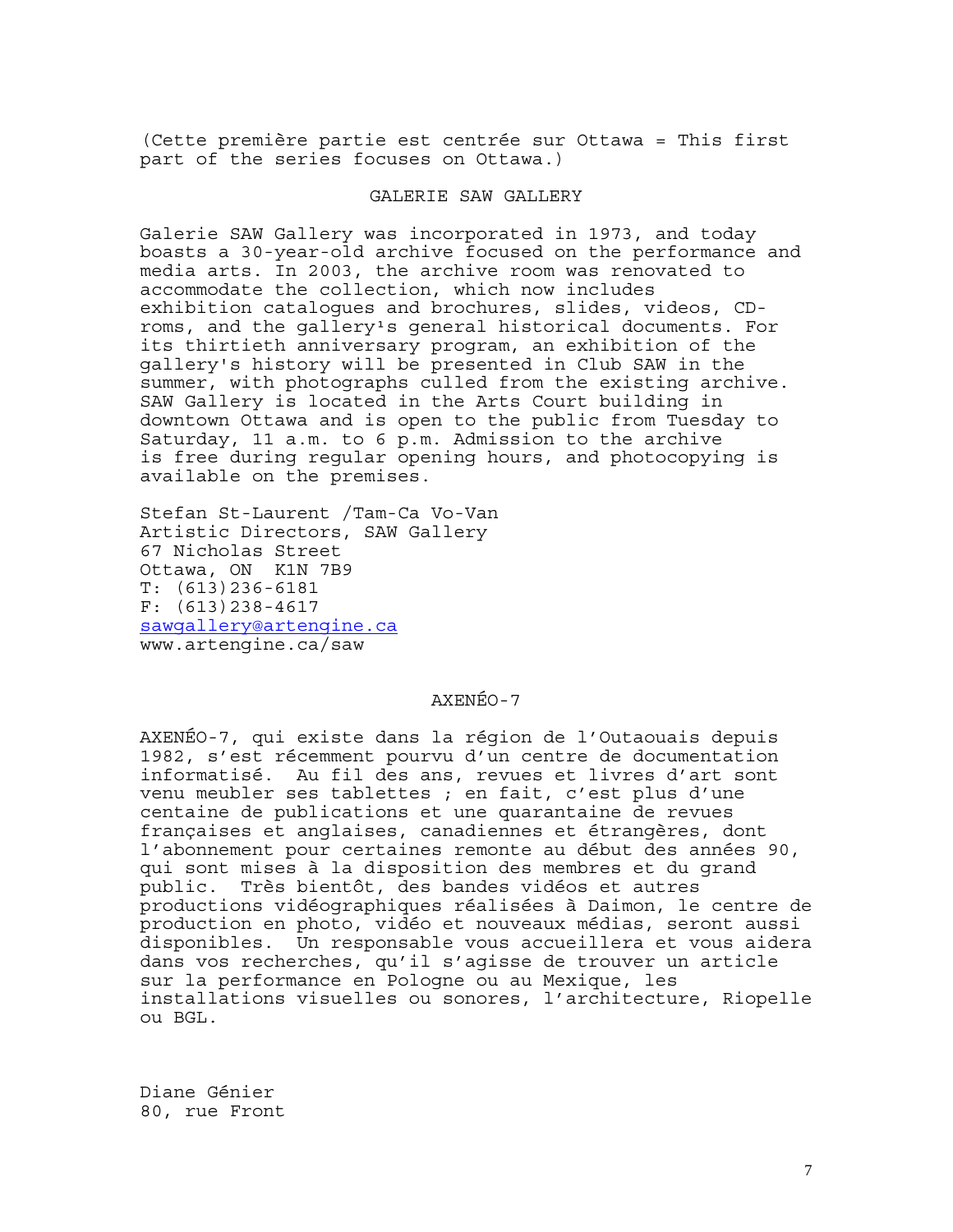Hull, Qc J8Y 3M5 T: (819) 771 2122 F: (819) 771 0696 axeneo7@axeneo7.qc.ca www.axeneo7.qc.ca

#### GALERIE 101 GALLERY

Gallery 101's Resource Room is located on its sunny second level. It houses much more than current career, exhibition, and funding opportunities for local artists. It provides its visitors with a computer with Internet access and a modest library with various art books, catalogues, and magazines. The Resource Room also houses 101's exhibition archives, and a section to display member dossiers, with slide and video viewing stations. Since its beginning in 1999, the Resource Room has also hosted seven special projects based on ideas of printed matter, documentation, and archiving. These same seven artists were invited back to extend their original ideas onto the pages of RR101, a lovely artist's book, published by Gallery 101 in 2003.

Florence Basilevska, Administrative Director Gallery 101 236 Nepean Street Ottawa, ON K2P 0B8 T.: 613-230-2799 F.: 613-230-3253 info@gallery101.org www.gallery101.org

# NOUVELLES DE NOTRE SECTION/CHAPTER NEWS

Félicitations! Nous avons réussi à amasser 240,50\$ pour notre fonds de perfectionnement professionnel! Merci beaucoup de votre généreux soutien avant et durant la réunion annuelle d'octobre d'ARLIS/MOQ et d'ARLIS/ONT.

Congratulations! We raised \$240.50 towards our professional development fund! Thank you everyone for your generous support prior to, and during the joint ARLIS/MOQ and ARLIS/ONT annual meeting in October.

Diane Vallée and Evlyn Payton-Tayler ARLIS/MOQ Comité pour la levée de fonds ARLIS/MOQ Fundraising Committee

LE PRIX MELVA J.DWYER 2003 DÉCERNÉ À ARTEXTE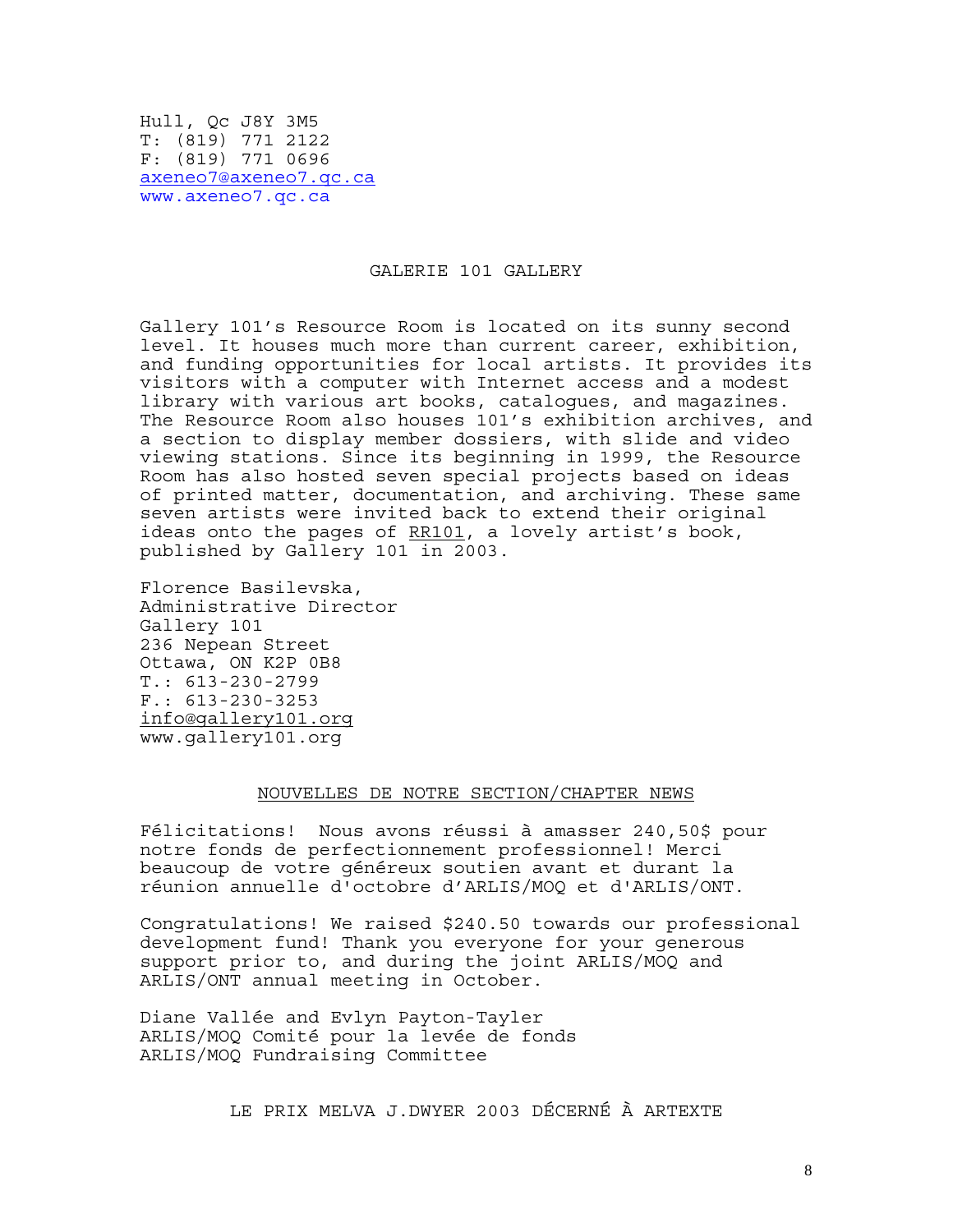En décernant le Prix Melva J. Dwyer à Artexte pour le Répertoire des publications en art contemporain canadien, la section canadienne d'ARLIS-NA (Art Libraries Society of North America) a voulu signaler la contribution unique et soutenue du Centre d'information Artexte à la scène de l'art contemporain canadien. Le communiqué d'ARLIS précise que "C'est le meilleur outil pour la documentation sur l'art contemporain canadien". Le texte se poursuit ainsi : "Le prix Melva J. Dwyer est décerné en l'honneur de Melva J. Dwyer, autrefois bibliothécaire en chef de la Bibliothèque des beaux-arts de l'Université de la Colombie-Britanique, en reconnaissance de son dévouement et de sa contribution au domaine des bibliothèques d'art. Ce prix annuel récompense les créateurs d'instruments exceptionnels de consultation et de recherche dans le domaine de l'architecture et des arts canadiens."

Le jury a également accordé une mention spéciale à la Fondation Daniel Langlois pour l'art, la science et la technologie et à Époxy Communications pour le DVD-Rom, livre d'artiste et site web Digital Snow. Cet ouvrage bilingue d'envergure encyclopédique, répertorie l'oeuvre multidisciplinaire de l'artiste canadien Michael Snow.

Le prix fut présenté le 23 mars 2003 à la cérémonie de remise des prix lors du Congrès annuel d'ARLIS/NA à Baltimore, Maryland.

Pour plus de renseignements, rendez vous au www.arlisna.org/dwyepast.htm

## MELVA J. DWYER 2003 AWARD TO ARTEXTE

With this year's award to Artexte for the Directory of Publications on Canadian Contemporary Art, the Canadian Chapter of ARLIS-NA (Art Libraries Society of North America) wished to recognize Artexte Information Centre's continuing and unique contribution to the Canadian contemporary art scene. The press release states that "This is the definitive tool for Canadian contemporary art documentation." It continues: "In honour of Melva J. Dwyer, former head librarian of the University of British Columbia Fine Arts Library, [for] her dedication and lifetime contribution to art librarianship, [the award] is given each year to the creator of an outstanding reference or research tool relating to Canadian art or architecture."

The jury awarded a Special Mention to the Daniel Langlois Foundation for Art, Science, and Technology and Époxy Communications for the bilingual Digital Snow DVD-ROM,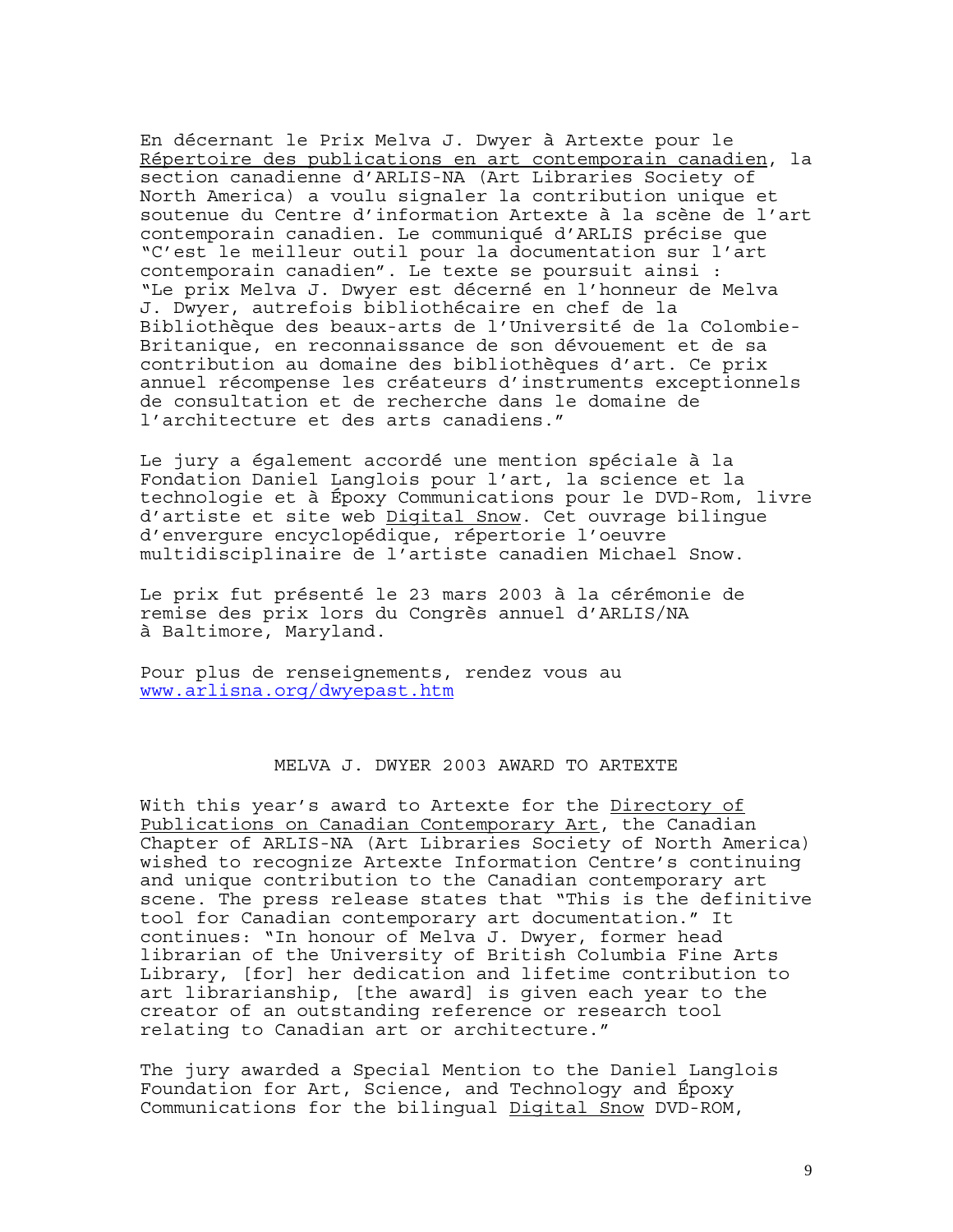artist book and website. This is an encyclopedic compilation of the work of Canadian artist Michael Snow.

The award was officially announced on March 23, 2003 at the convocation ceremony during the ARLIS/NA (Art Libraries Society of North America) annual conference in Baltimore, Maryland.

For more information go to www.arlisna.org/dwyepast.htm

Cécile Lointier Responsable - Documentation Centre d'information Artexte Information Centre 460, rue Sainte-Catherine Ouest, espace 508 Montréal (QC) H3B 1A7 Canada T.: (514) 874-0049 F.: (514) 874-0316 clointier@artexte.ca http://www.artexte.ca

# DON MAJEUR AU SERVICE DES LIVRES RARES ET DES COLLECTIONS SPÉCIALES DE L'UdeM

Monsieur Gilles Blain, collectionneur de longue date des oeuvres de Jean Cocteau, a fait don d'une partie de sa collection au Service des livres rares et des collections spéciales de la Direction des bibliothèques de l'Université de Montréal. Cette collection, d'une grande importance pour la connaissance et la compréhension de l'oeuvre de Jean Cocteau, est également une précieuse ressource pour les chercheurs en littérature française du 20è siècle.

La Collection Gilles-Blain rassemble la quasi-totalité des livres de Jean Cocteau publiés de son vivant et après sa mort. Aux oeuvres de Jean Cocteau lui-même, s'ajoutent des ouvrages auxquels l'auteur a collaboré, dont de très nombreuses préfaces, quelques traductions, une centaine de périodiques contenant textes ou dessins, des catalogues d'exposition, des programmes de théâtre, de cinéma, de musique et autres documents divers.

Jean Cocteau (1889-1963) occupe une place prépondérante dans la littérature française et les arts du 20è siècle. Poète, romancier, dramaturge, essayiste, illustrateur, peintre, cinéaste, il se définissait essentiellement comme poète mais fut reconnu dans toutes les disciplines.

Cocteau aimait les éditions artisanales et la Collection Gilles-Blain renferme des livres remarquables pour leurs qualités esthétiques. Plusieurs documents sont des exemplaires numérotés d'éditions originales. Certains sont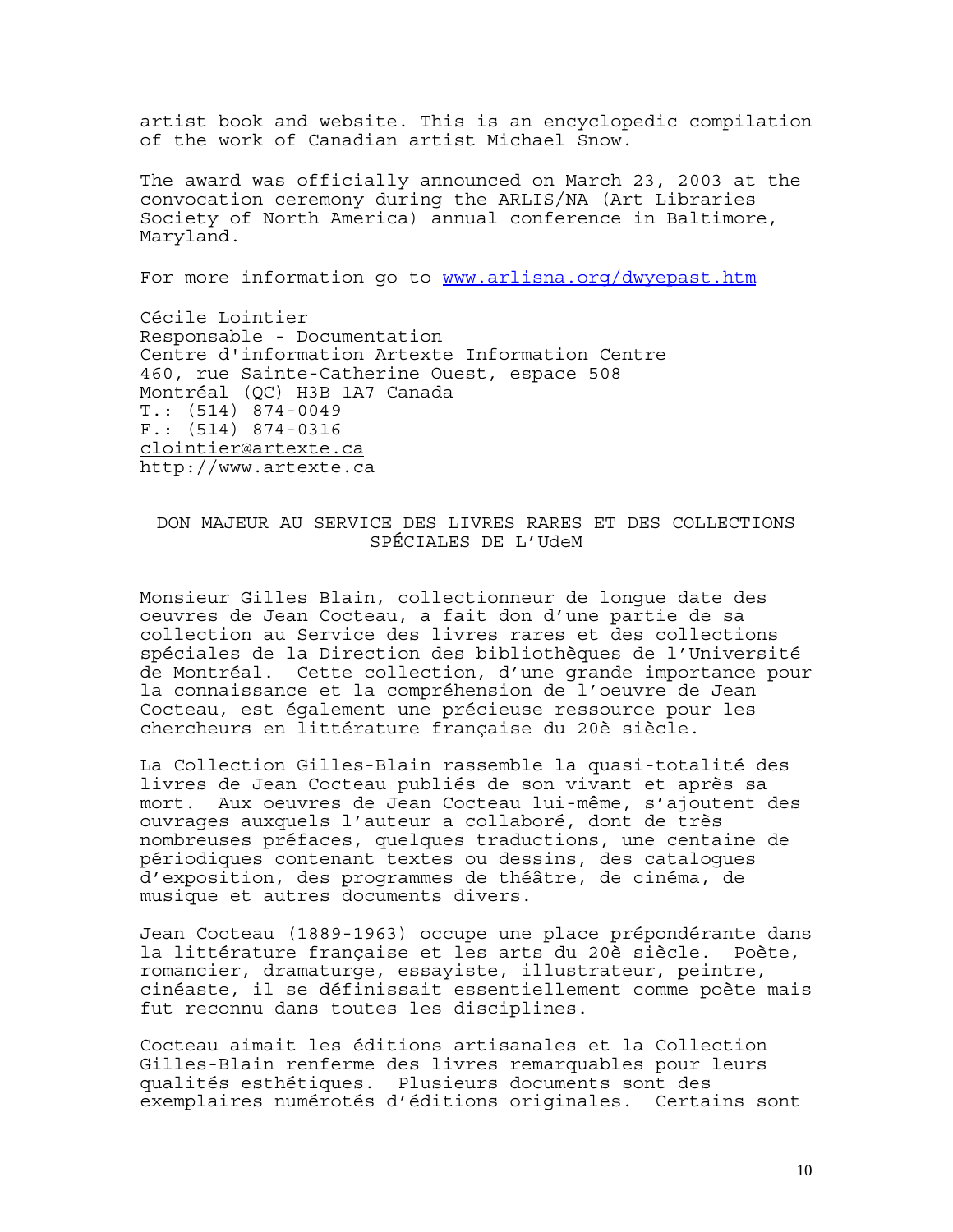enrichis de dessins et d'envois autographes. L'ensemble est en assez bon état considérant qu'il s'agit de la bibliothèque de recherche d'un professeur.

La Collection Gilles-Blain, regroupe des documents très rares dont deux numéros de l'édition originale du périodique "Le Coq" et une série complète du journal "Le Mot". Les 20 fascicules publiés du 28 novembre 1914 au 1er juillet 1915 contiennent une soixantaine de dessins de Cocteau, signés du pseudonyme "Jim". (Le Fonds Jean Cocteau de l'Université Paul Valéry de Montpellier n'a q'une série incomplète de l'hebdomadaire et une réédition du périodique "Le Coq").

Cette collection est d'un intérêt exceptionnel pour les chercheurs en littérature française du 20è siècle, parce qu'en plus des oeuvres de Cocteau lui-même, elle comprend également des ouvrages connexes illustrant la vie littéraire et artistique française s'échelonnant sur un demi-siècle.

Aucune bibliothèque universitaire canadienne ne possède de fonds Cocteau et la Collection Gilles-Blain concoure à enrichir notre fonds de poésie (Collection Beaulieu) et notre fonds surréaliste (Collection Rioux), domaines d'intérêt de plusieurs professeurs du Département d'études françaises, notamment de Madame Lucie Bourassa et de Monsieur Michel Pierssens. Le regain d'intérêt pour l'oeuvre de Cocteau permet d'espérer que l'apport de cette collection suscitera de nouveaux travaux de recherche sur Cocteau.

Le donateur Gilles Blain, ancien professeur de littérature et de cinéma, a fait la rencontre de Jean Cocteau en 1962. Il a eu la chance de correspondre avec lui, de le voir plusieurs fois avant sa mort et maintenir des relations avec Édouard Dermit, le fils adoptif du poète.

Geneviève Bazin, Chef de service Service des livres rares et des collections spéciales Service des bibliothèques Université de Montréal C.P. 6128, succ. Centre-ville Montréal, QC H3C 3J7 T: (514)343-6111 x4093 F: (514)343-2348 genevieve.bazin@umontreal.ca www.bib.umontreal.ca/CS

PUBLICATIONS

ALLGEMEINES KÜNSTLERLEXIKON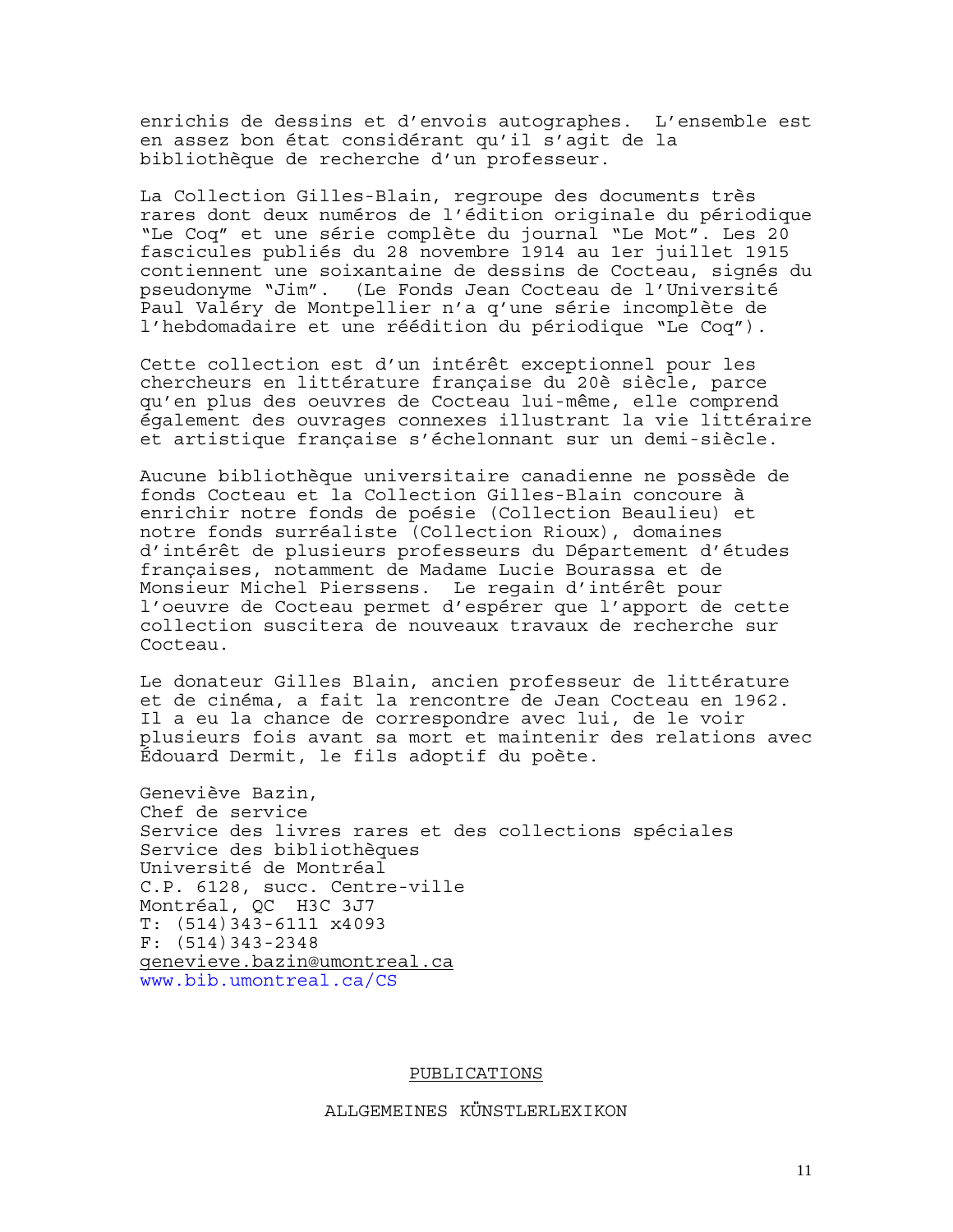In June 1996, more than six years ago, I wrote in your Bulletin about the Allgemeines Künstlerlexicon. At that time twelve volumes had appeared, and, as two volumes were published per annum, it was assumed that it might take more than a quarter of a century to complete the dictionary. Such long-term projects often collapse, and, if you did not follow the progress of the AKL closely, you might well have asked yourself: is the AKL still alive?

Judge for yourself. Instead of two volumes, the annual production was increased first to three, and now, to four volumes in one year. 1732 entries on Canadian artists can be found in 35 volumes (A to Ezenwa), which is almost 350 Canadian artists for each letter (A to E). The texts can be found in volumes and are available on CD or online (subscription). Should you like to know more about the AKL, visit: http://www.saur.de/akl. From there select the English web site to find a plethora of information!

I need not remind you that such a vast project could not come into being without the help of many individuals and institutions. As well as authors who write once because they have worked extensively on an artist, I also have a group of authors, including some librarians, who zealously, some with almost missionary enthusiasm, contribute regularly to ensure that our Canadian artists are well represented in the AKL. Over the years I myself have drawn on the help of many librarians and archivists all over the country. I should like to take this opportunity to thank you all for your generous and prompt help, which I hope will continue in the future. And please remember, new contributors are always welcome!

Dr Beate Stock Canadian Representative for the Allgemeines Künstlerlexikon Library and Archives National Gallery of Canada 380 Sussex Drive P.O.Box 427, Station A Ottawa, Ont. K1N 9N4 T: (613) 990 1933 F: (613) 990 6190 bstock@gallery.ca

RACAR (REVUE D'ART CANADIENNE / CANADIAN ART REVIEW)

RACAR is engaged in an unprecedentedly busy publication schedule in 2003 and 2004, and as a result is expecting to be up to date by late 2004. The editorial team (Brian Foss,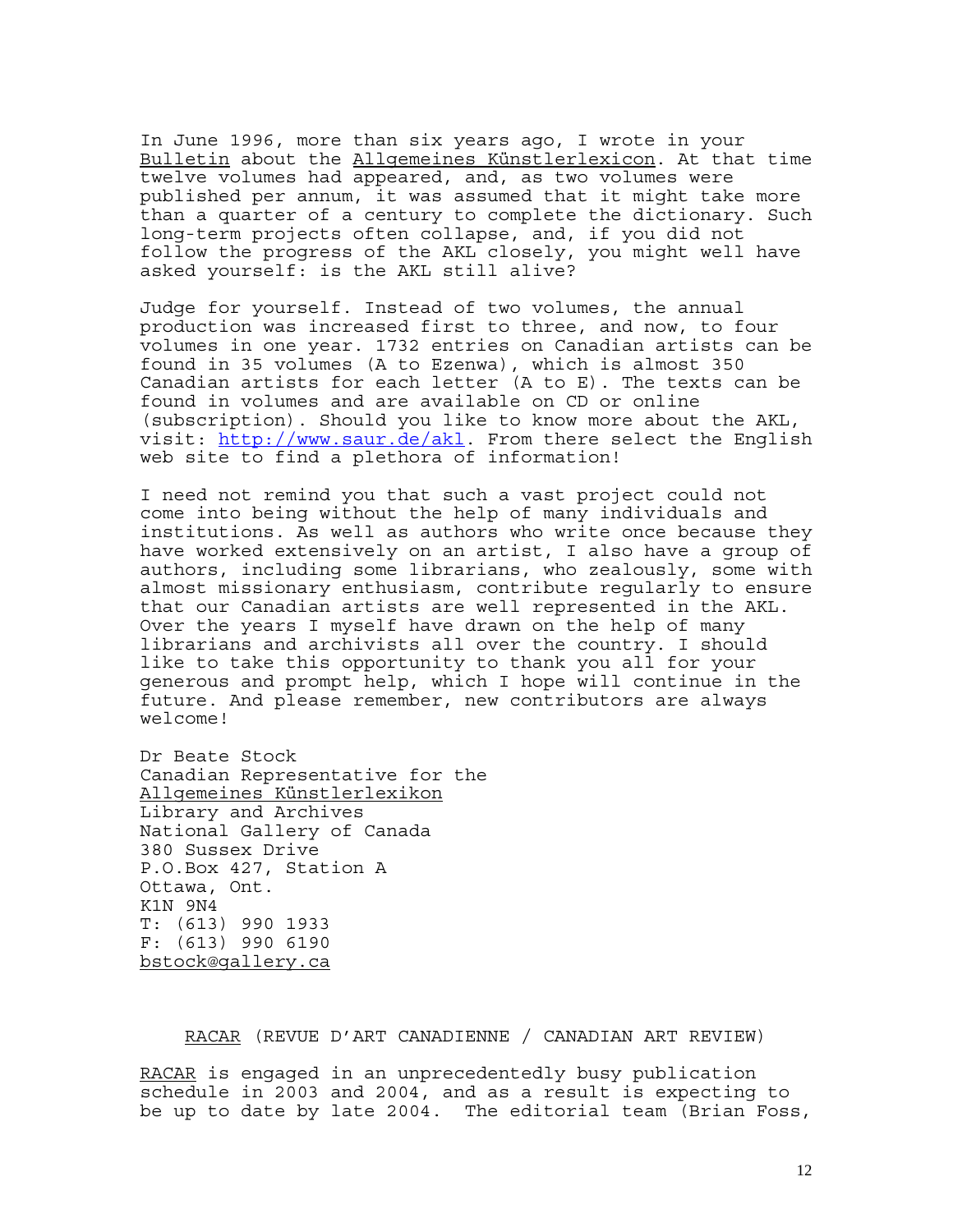Nicole Dubreuil, Carol Gibson-Wood, Jim Bugslag, Adele Ernstrom, and Rose-Marie Arbour) is currently preparing a general double issue – XXVII, 1 and 2 (2000) – for publication later this spring. This will be followed by a double issue guest-edited by Dr. Adele Ernstrom (Professor Emerita, Bishop's University) on the theme "Art History Inside and Outside the University /L'histoire de l'art à l'université et hors de l'université" (XXVIII, 1 and 2 (2001), which will appear in summer 2003, and by a third new issue (2002) in autumn 2003.

Brian Foss Co-editor, RACAR Department of Art History, VA-432, Concordia University 1455, de Maisonneuve Blvd. West, Montreal, QC H3G 1M8 T: (514)848-4604 F: (514)848-4599 bffoss@alcor.concordia.ca

THE COLLECTOR'S DICTIONARY OF CANADIAN ARTISTS AT AUCTION

Volume four, S-Z, of The Collector's Dictionary of Canadian Artists at Auction, is the final volume in this important series that has taken more than three years to produce.

Volume one (A-F) was published in 1999, with volume two (G-L) and volume three (M-R) appearing in 2000 and 2001 respectively. The Dictionary, which provides pertinent market information on both prominent and lesser known artists, is the first comprehensive biographical reference source on secondary market artists to be published in Canada. The four-volume set features more than 3,900 biographical sketches and cross references to Canadian artists and historical artists active in Canada during their career, from the 1700s to the present, whose work in all media, has sold at auction since 1977 and been recorded in the Canadian Art Sales Index. Each artist entry includes, where known: the artist's name, birthplace, and year of birth; formal studies-training, influential instructors; subject matter, principal medium, and artistic style; specific career and career development of the artist; and a list of major exhibitions and collections. For further information please contact:

Anthony Westbridge Westbridge Publications Ltd. 1737 Fir Street Vancouver, BC V6J 5J9 T: (604)736-1014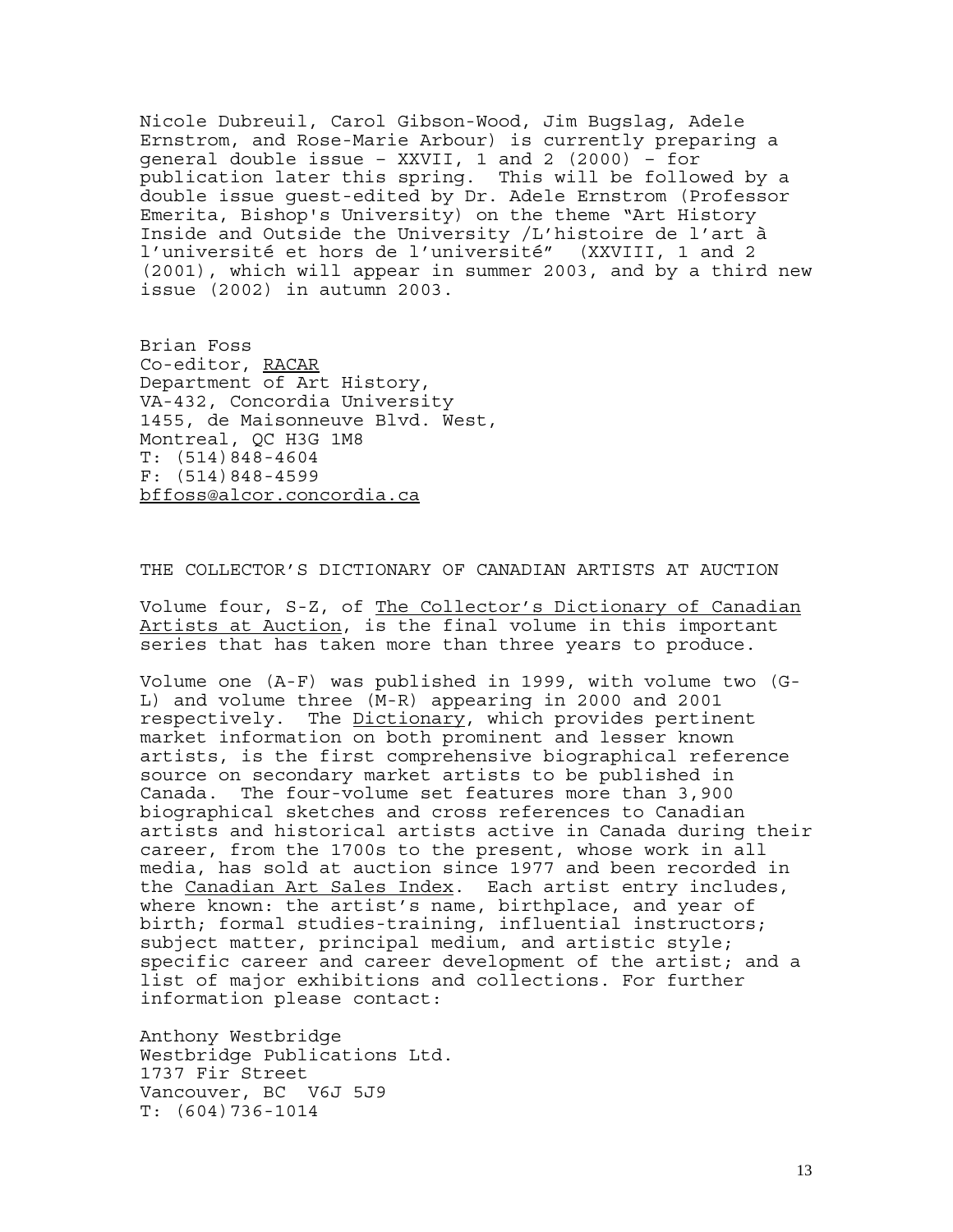F: (604)734-4944 info@westbridge-fineart.com www.westbridge-fineart.com

## HISTORY OF ART LIBRARIES IN CANADA Update

The History of Art Libraries is a project of ARLIS/Canada, endorsed at the national meeting held at the National Gallery of Canada in October 1999. The objective is a publication with the working title, "Essays in the History of Art Librarianship in Canada." We have assembled a team of twelve editors across the country. Jo Beglo, National Gallery of Canada, serves as the general editor.

Draft guidelines for the publication were distributed in June 2000, and an editorial group meeting was held at the National Gallery the following June. At that meeting, it was agreed that a call for papers, rather than a predetermined list of topics, would shape the book. A call for papers was posted in September 2000, with a general reminder in January 2001, followed by personal contacts with individual authors.

To date, eight first drafts have been received. The average length of these essays is 20 pages, double-spaced. The content and the quality of the writing are remarkable:

- Diana Cooper and Peggy McBride, "Reflections Through the Looking Glass: the Story of the Fine Arts Library at the University of British Columbia" - Melva Dwyer, "A History of the Canadian Art Libraries Section (CARLIS)" - Rosemary Haddad, "So Hopefully and Imaginatively Founded: The CCA Library to 1998" - Christine Sammon, "The Alberta College of Art and Design, Luke Lindoe Library" - Cheryl Siegel, "The Vancouver Art Gallery and the Machinery of Happiness" - Randall Speller, "Hidden Collections: A Brief Review of the Invisible World of English Canadian Book Illustration and Design" - Liv Valmestad, "The Architecture/Fine Arts Library, Fort Garry Campus, University of Manitoba" - Mary Williamson, "`Their aims are kindred, indeed identical': Art Museums and Public Libraries, and the Toronto Public Library from 1883 to World War I" More than a dozen additional essays have been promised and

are at various stages of completion.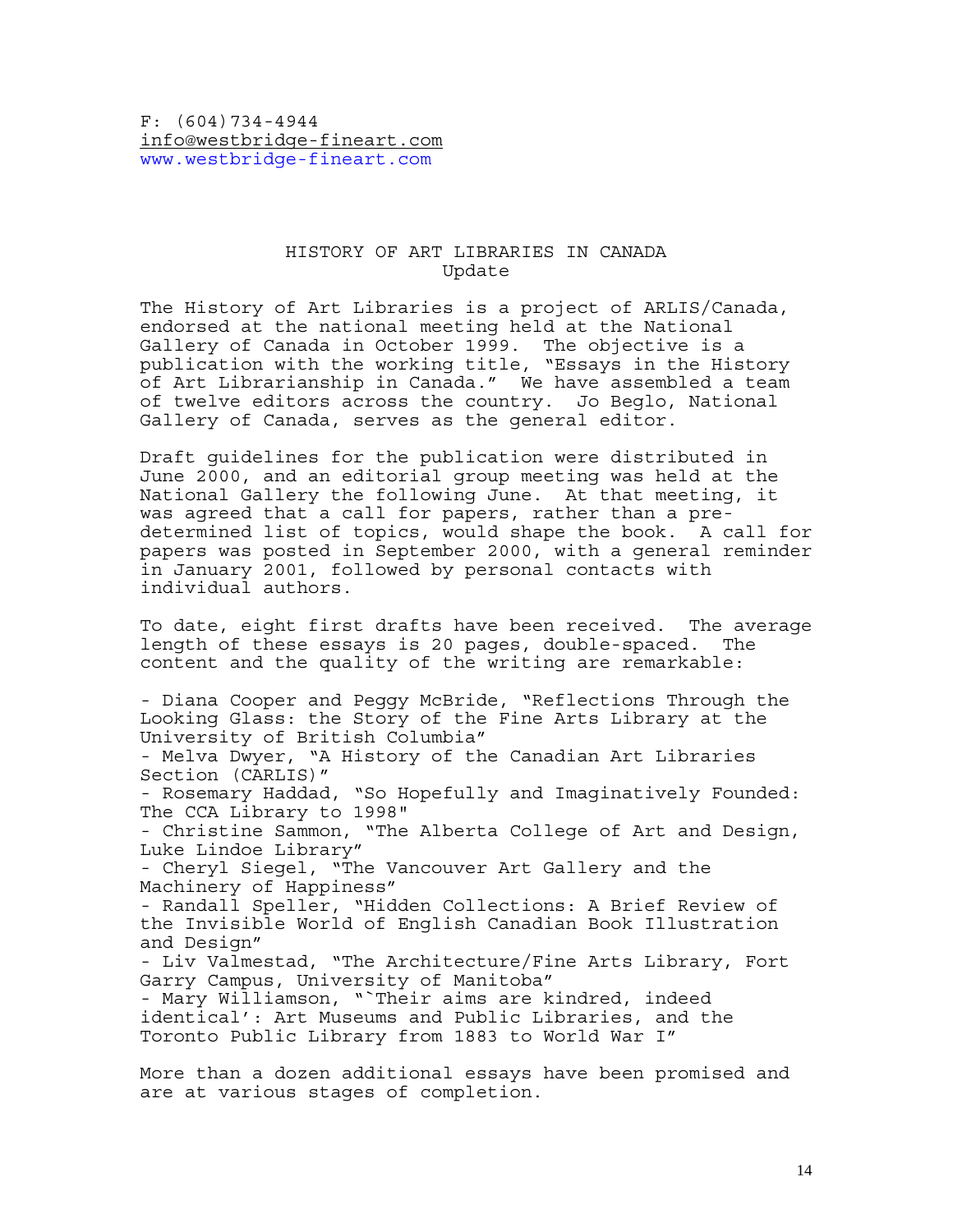The book will be published by the National Gallery of Canada in the Library and Archives Occasional Paper series, but the publication will require supplemental funding from external sources. Costs may be as high as \$100,000, and fund raising has been a major challenge. We are grateful to Murray Waddington, National Gallery of Canada, who has been actively working on our behalf. I am optimistic that the funds we need can be found. When funding has been secured, it will be necessary to call in the outstanding papers and move into the editing and translating phase.

Thank you to everyone for your support for this project.

Jo Beglo Bibliographer Library and Archives National Gallery of Canada 380 Sussex Drive P.O. Box 427, Station A Ottawa ON K1N 9N4 T: (613)990-3285 F: (613)990-6190 JBeglo@gallery.ca

#### RENCONTRES / MEETINGS

#### IFLA

The 2003 IFLA (International Federation of Library Associations and Institutions) conference will be held from 1 to 9 August, in Berlin, Germany. The Art Libraries Section is an association within IFLA that represents libraries and organizations concerned with all forms of textual and visual documentation for the visual arts. As an international forum, the Section promotes professional discussion, the free exchange of information, and the development of international standards. The work of the Art Libraries Section is carried out by a standing committee, which presently consists of twenty members from fourteen countries. For the 2003 conference the Art Libraries Section has organized an open session of papers addressing

"The Evolution of the Art Library: From Early Collecting to Virtual Services" and a full-day workshop on "The Art Trade and the Art Library." We also anticipate launching the "Imageline" project, an online resource which will provide access to an international array of image databases in the visual arts.